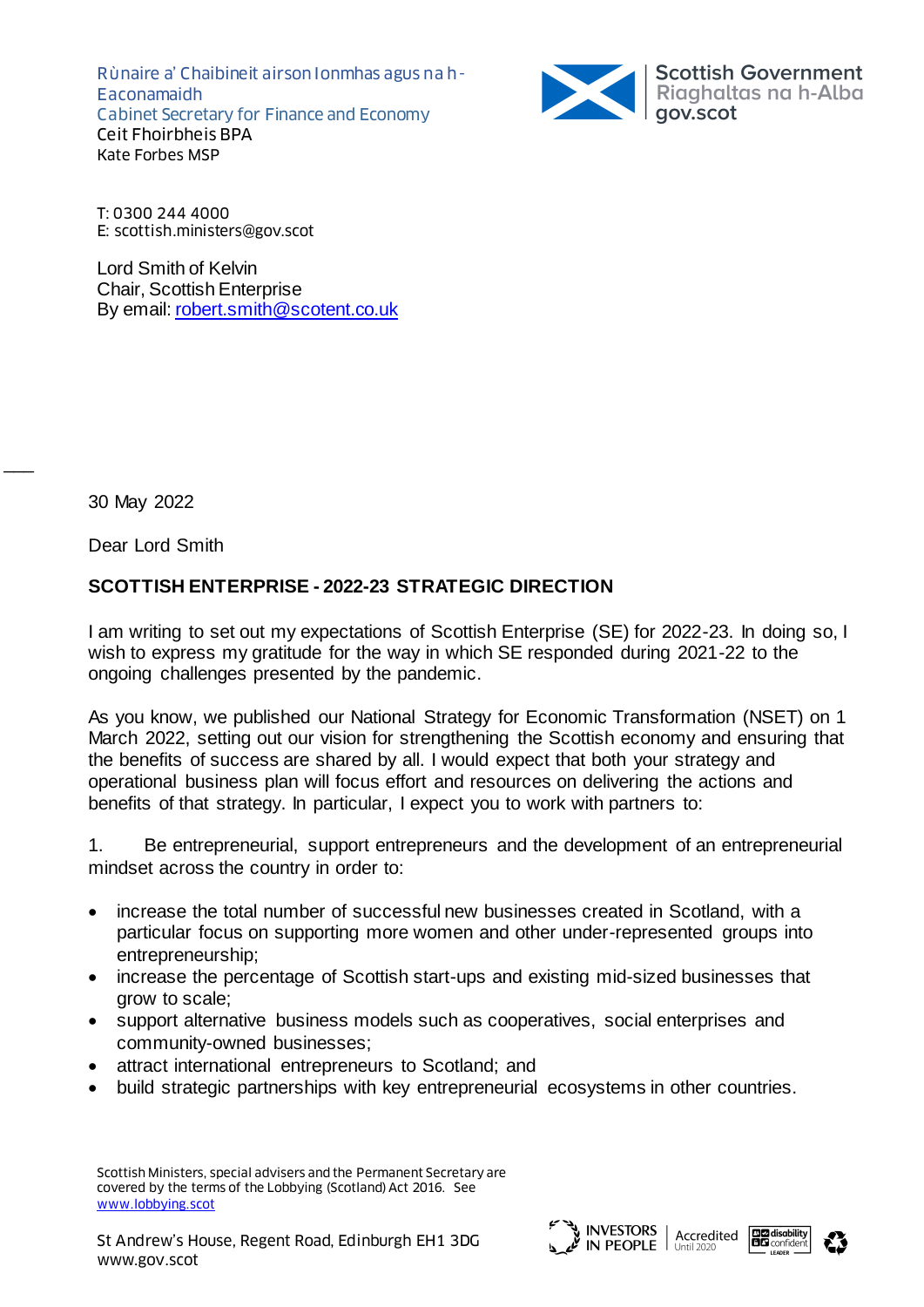2. Strengthen Scotland's position in new markets and industries and help build successful businesses in areas where our human and natural capital and technology and research capabilities provide the basis of global competitive advantage. This will require focused action by you to:

- support innovation and business R&D in key industries and sectors with the greatest economic opportunity;
- shape and deliver the benefits of the forthcoming Innovation Strategy;
- promote strategic clusters to attract inward investment and strengthen local supply chains; and
- drive work to increase Scotland's exports.

3. Address the longstanding productivity gap in Scotland by supporting businesses to transform their business models through the application of data and digital technology, and focussing support on improving the productivity of businesses operating in internationally tradeable sectors.

4. Enable Scottish businesses to plan for, and realise the opportunities associated with a just transition to a net zero and the development of a climate resilient Scotland. This will require action to:

- support the growth of net zero investment and supply chains, prioritising the areas of greatest opportunity;
- help businesses baseline their climate risk and adapt their business models, in order to improve their climate resilience, protect critical domestic supply chains and future-proof productivity;
- contribute to the development of just transition plans for individual sectors and regions; and
- work with Scottish Government and other partners to develop proposals on how future funding for businesses can be linked to advancing the transition to net zero, in accordance with the Bute House Agreement.

5. Support Scotland's economy to promote wellbeing and fair work. I am aware of the progress that SE has made in this regard both as an employer and in the way in which you have applied Fair Work First criteria to your grants, procurements and other funding. The Bute House Agreement commits to strengthening our approach to conditionality and I therefore ask that you continue to show leadership in this space and require more companies to commit to fair work practices across their organisation when they work with you as grant recipients, project partners or contractors.

### **Governance**

Where appropriate, I expect SE to play an active role in the governance of each of the programmes described in NSET and be accountable to the new NSET delivery board for the delivery of specific actions included within these programmes.





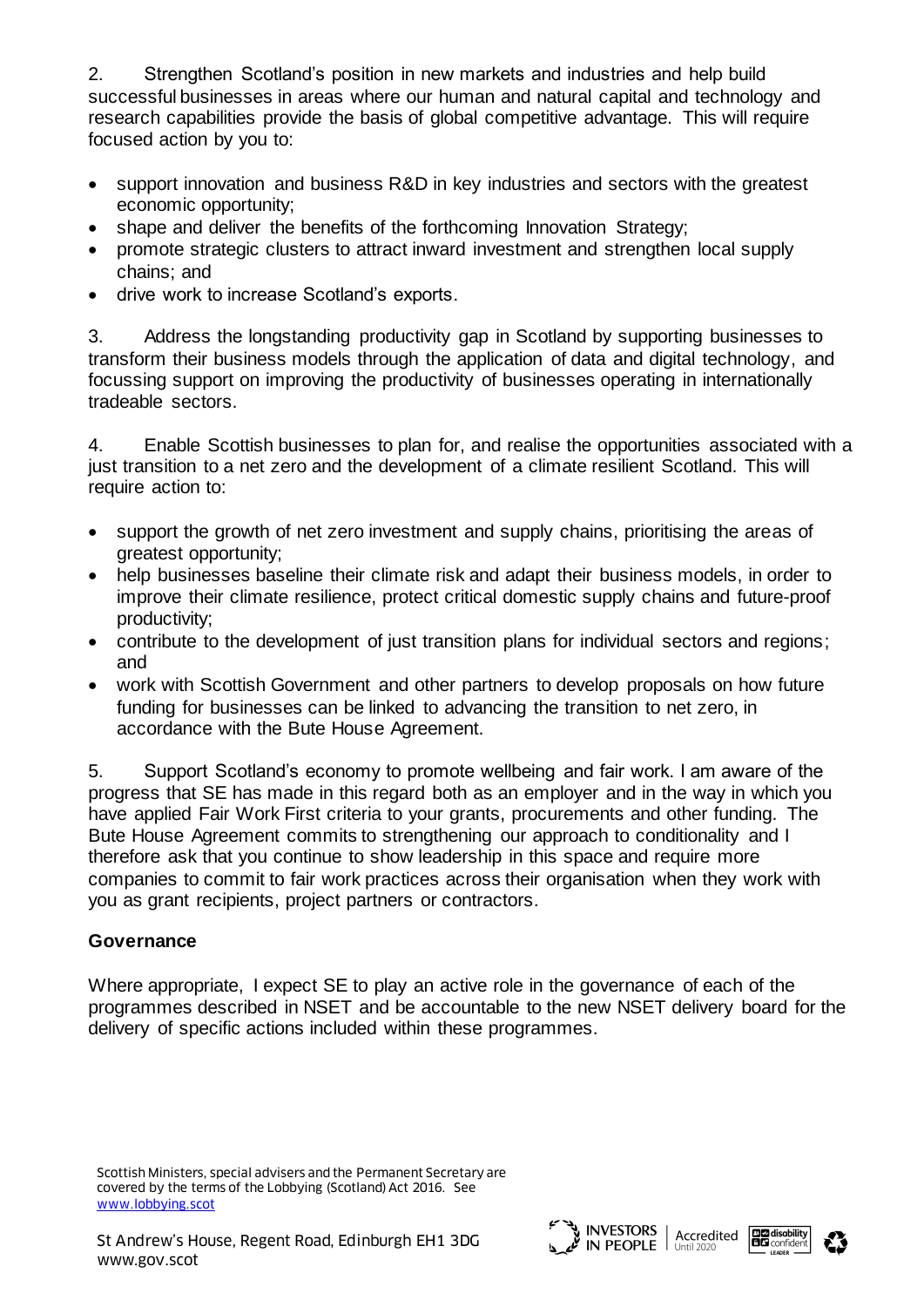# **Reform**

NSET commits the Scottish Government to establish a programme to radically transform the way in which economic development activity is delivered across Scotland. I am encouraged by the support you provide to the Business Support Partnership and would expect you to build on that success and provide the staff and other resources required to shape and deliver a more comprehensive approach to reform that:

- is based on a thorough understanding of the needs of your customers;
- extends across and enables greater collaboration amongst all organisations that support economic development in Scotland;
- embeds digital technology at the very centre of your operating model through greater data sharing and the use of common operating platforms;
- reduces operating costs, particularly in areas that do not deliver front line benefits to service users;
- increases the accessibility of online information and services to Scottish businesses;
- provides robust mechanisms for measuring, reporting and making subsequent improvements to customers' experience.

In summary, I expect SE and its partners to develop a new target operating model that fully embraces the opportunities provided by digital technology to provide services that meet clear user needs in a cost efficient and measurable way.

### **Spending Review**

I expect SE to maintain a strong commitment to identifying and achieving efficiencies by maximising the impact of your interventions and ensuring that they deliver best value for public spending, as set out in the Scottish Public Finance Manual. In doing so, I expect SE to ensure that your business plan for 22-23 is deliverable within the budget allocated to SE.

I am also looking for your full participation in the preparation of the Scottish Government's Resource Spending Review. The reform programme described above will enable SE to refocus its activities in line with the anticipated resource allocation during the spending review period and I would therefore expect early action during 22-23 to enable SE to prepare for the challenges and opportunities this will bring.

### **Sponsorship**

The [Scottish Government relationships with public bodies: progress review](https://www.gov.scot/publications/progress-review-scottish-government-relationships-public-bodies/pages/1/) contains fourteen recommendations for improving how the Scottish Government manages its relationships with public bodies. The recommendations look to strengthen existing policies, address concerns, and allow for consistently effective sponsorship. I expect SE to work co-operatively with the Sponsor Team to consider the recommendations.